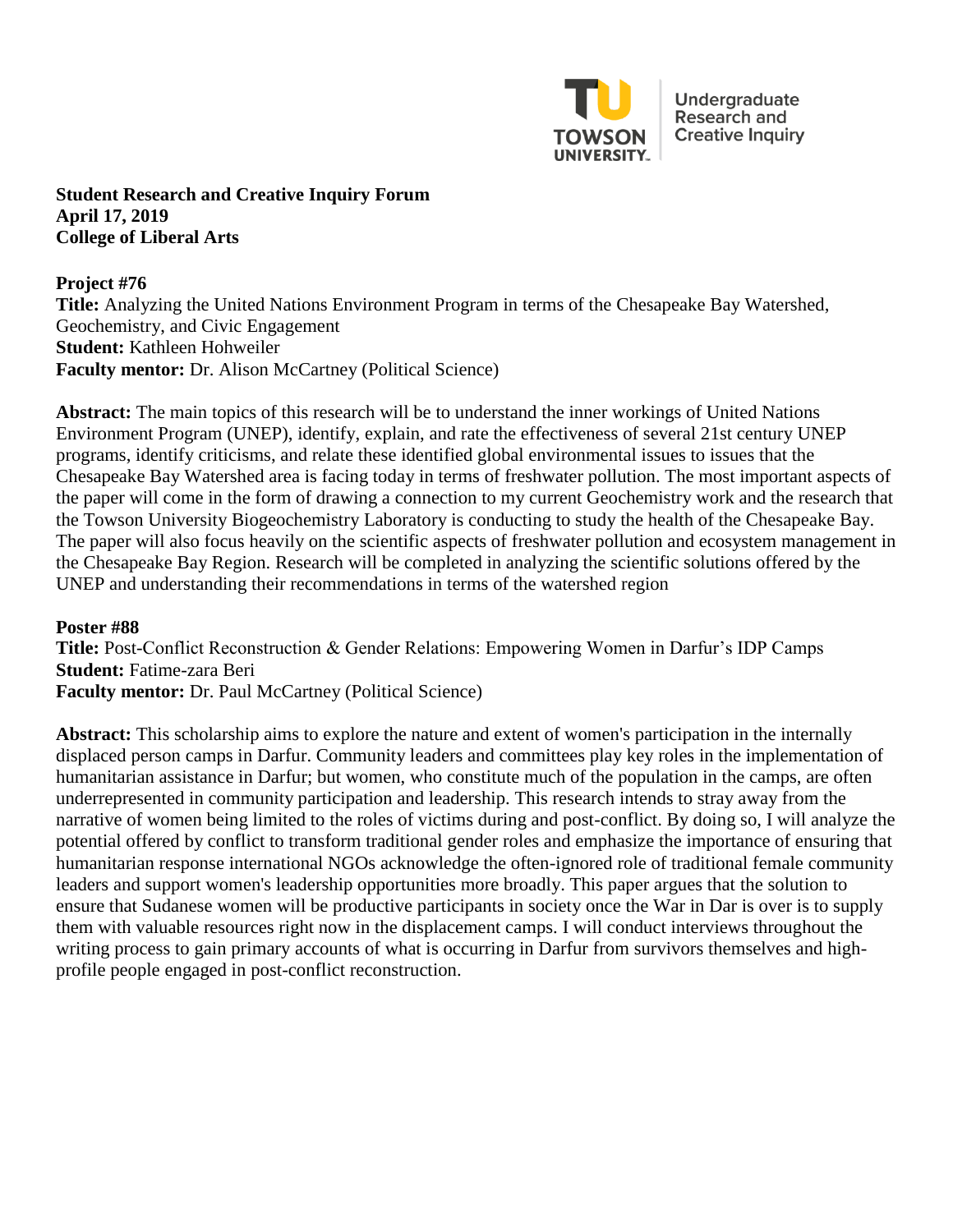### **Poster #89**

**Title:** Exploring Gender Dynamics among Migrants: A Focus on West African Migrant Women along the Western Mediterranean Route **Student:** Chenise Calhoun **Faculty mentor:** Esther Wangari (Women and Gender Studies)

**Abstract:** Looking at the existing literature on sub-Saharan women migrating across borders, one would note that much of existing academia pertaining to migrants revolves around statistics, estimated numbers, and route theories. The faces behind said numbers are rarely discussed, while the few outlets which seek to humanize the issue concentrate on migrant men. The discourse represents very few women migrating while portraying those that do as exceptional cases. These narratives feed the belief that women do not need to be accounted for in the discourse due to their lack of presence in the media and academic papers; however this narrative is far from the truth. This thesis seeks to tell the stories of women who migrate on the Western Mediterranean route to Europe. In doing so, it investigates the reasons why women migrate, what occurred in the home country that is pushing women out, or what is pulling them towards Europe.

It also investigates the the political, economic, historical, and social aspects of the home countries from which women are leaving and whether there are any patterns to be drawn between countries with similar infrastructure and economies? The countries of concentration are Senegal and Ghana.

### **Poster #90**

**Title:** D-Serine Selectively Enhances The Consolidation of Recently Acquired Place Memory Without Affecting Cue-Response Competition In the Water Maze **Students:** Francisco Canales, Noah Kamsheh **Faculty mentor:** Bryan Devan (Psychology)

**Abstract:** Evidence indicates that D-Serine (DS) acts as a co-transmitter at the N-methyl-D-aspartate receptor (NMDAr) complex, a key therapeutic target in age-related memory decline and dementia. Previous research from our laboratory has shown that DS enhances spatial behavior over a 24-h retention interval in the water maze (Stouffer, Petri & amp; Devan, 2003; Behavioral Brain Research), suggesting a possible cognitive enhancement of memory consolidation. In the present study, 23 male rats were trained on a concurrent cueplace task. DS and a control (100 mg/kg) were administered 40 minutes preceding a competition test where the visible platform was moved diagonally and opposite to the previous quadrant, spatially dissociating cue and place information. Day 2, a probe test where the platform was removed was done to determine the retention of newly acquired place information from the original place representation. Although DS did not influence competition test behavior, probe test results revealed enhancement of spatial behaviors as well as new platform representation retention. This has been demonstrated in similar studies (Bado, Madeira, Vargas-Lopes, Moulin, Wasilewska Sampaio, Maretti, & Panizzuti, 2011). These findings support the possibility that DS may be a valuable therapeutic agent for treating forms of age-related memory loss related to NMDAr signal transduction.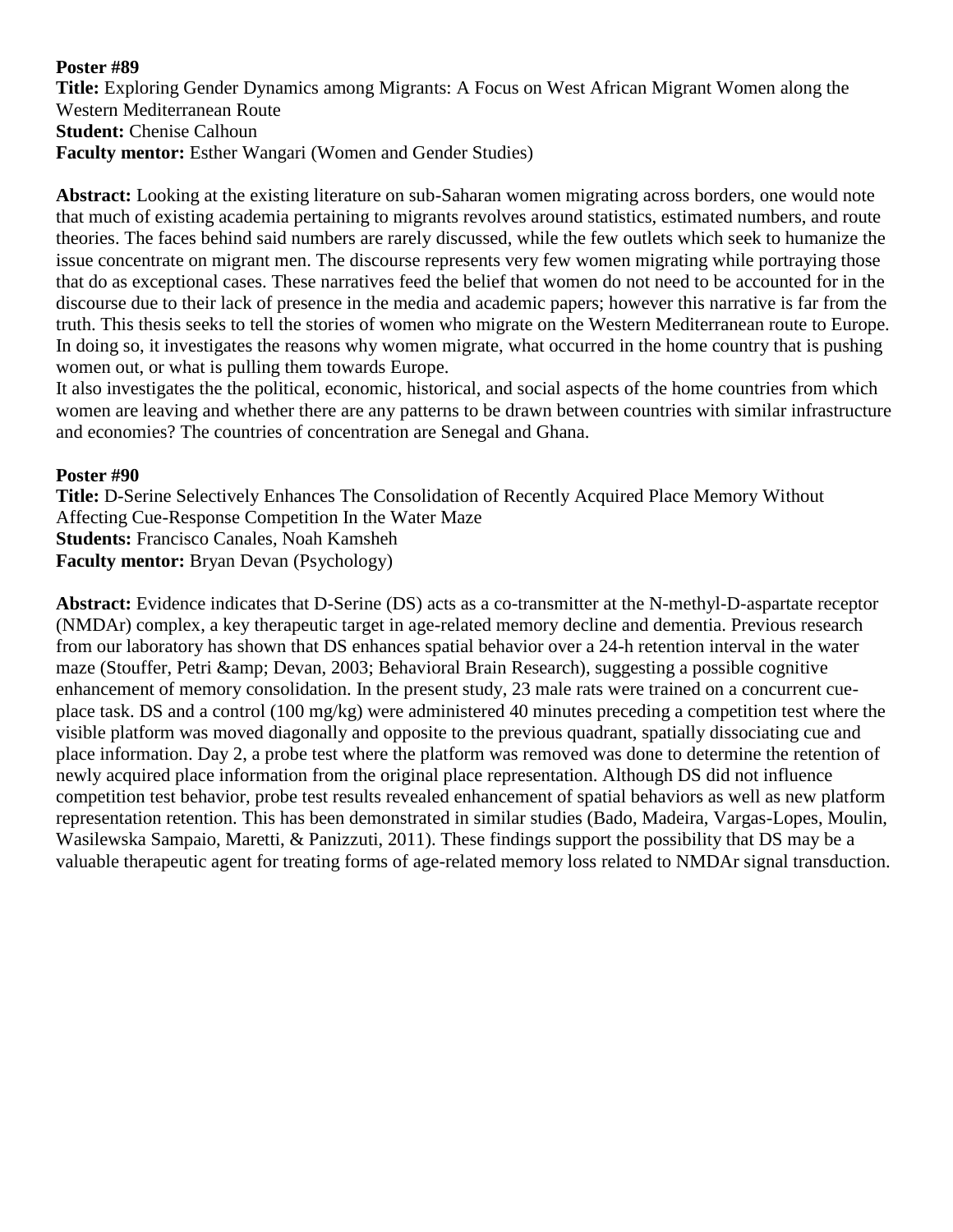### **Poster #91 Title:** The Rise of Social Media: Exposure is the Ticket to the Top **Student:** Jalon Dixon **Faculty mentor:** Barbara Benitez-Curry (Mass Communications)

**Abstract:** This focuses on the ideal ways that social media in the forms like Instagram following, twitter mentions, YouTube mixtapes, etc. have an influence on our ability to enter our career of choice. More than ever, jobs look at things like social media footprints to determine the qualifications for jobs as well as contributes to whether or not individuals are even exposed to employers. With the ability to grow a following as well as follow those you aspire to be, social media has provided a platform for individuals to market themselves, display their talents, and creatively show off their personality. Through this research project I will display my methods of networking as well as show the progression of social media and how as technology and online communication has become more prominent within our society, it has also become a very significant factor in reaching our career goals. Lastly I will primarily focus on how as a aspiring writer/author (English Major) and sports journalist, social media has and will continue to be my primary ticket to me specifically reaching my goals. This project will contain statistics, examples and personal experience to truly illustrate just how significant social media is.

# **Poster #92**

**Title:** Resting Heart Rate Variability and Executive Function

**Students:** Sarah Elsayed, Xavier Fernandez, India Eady, Alexis Scudder, Morgan Pearce, Ememebong Sunju-Abbey

**Faculty mentor:** Dr. Jared McGinley (Psychology)

**Abstract:** Heart Rate Variability (HRV) which is a metric of parasympathetic activity, refers to the variability in the amount of time between successive heart beats (Goldberger, 1991). High HRV has been demonstrated to buffer stress reactivity. Research suggests that executive function may be impaired in stressful situations. Higher performance on cognitive inhibition tasks have been associated with individuals with high HRV; this is likely a result of the ability for these individuals to self-regulate in the face of a threatening environment due to high vagal tone (Thayer, Hansen, Saus-Rose, & Johnsen, 2009). The current study was designed to test the relationship between resting HRV and performance on a series of cognitive tasks. Seventy eight undergraduate students had HRV measured for five minutes prior to engaging in three cognitive tasks (i.e. the Stroop task, the Flanker task, and the Simon task). The results of the current study will provide insight into the role of HRV as a marker of executive function.

## **Poster #93**

**Title:** The Effects of Justice Sensitivity and Information about Food Waste on the Acceptance of Food Waste Ban as a Viable Way to Solve the Food Waste Problem in the United States **Students:** Julissa Fernandez, Julissa I Fernandez **Faculty mentor:** Dr. Geoffrey Munro (Psychology)

**Abstract:** Worldwide statistics show people have been negligently wasting food in large quantities. The current study investigated the effects of morality and education on the approval of a food waste ban. The sample consisted of 30 participants who answered three questionnaires which measure knowledge about food waste, attitudes toward the food waste ban, components of justice sensitivity (JS), food waste behavior and attitudes toward this behavior. Independent samples t-tests revealed no significant difference in the approval of a food waste ban. However, there were significant weak correlations between the participants' perceived behavioral control and their shopping routines, intentions not to waste and food waste amounts. By educating the population on how to effectively address their wasteful habits, their perceived behavioral control will increase, and their food waste quantities will be reduced.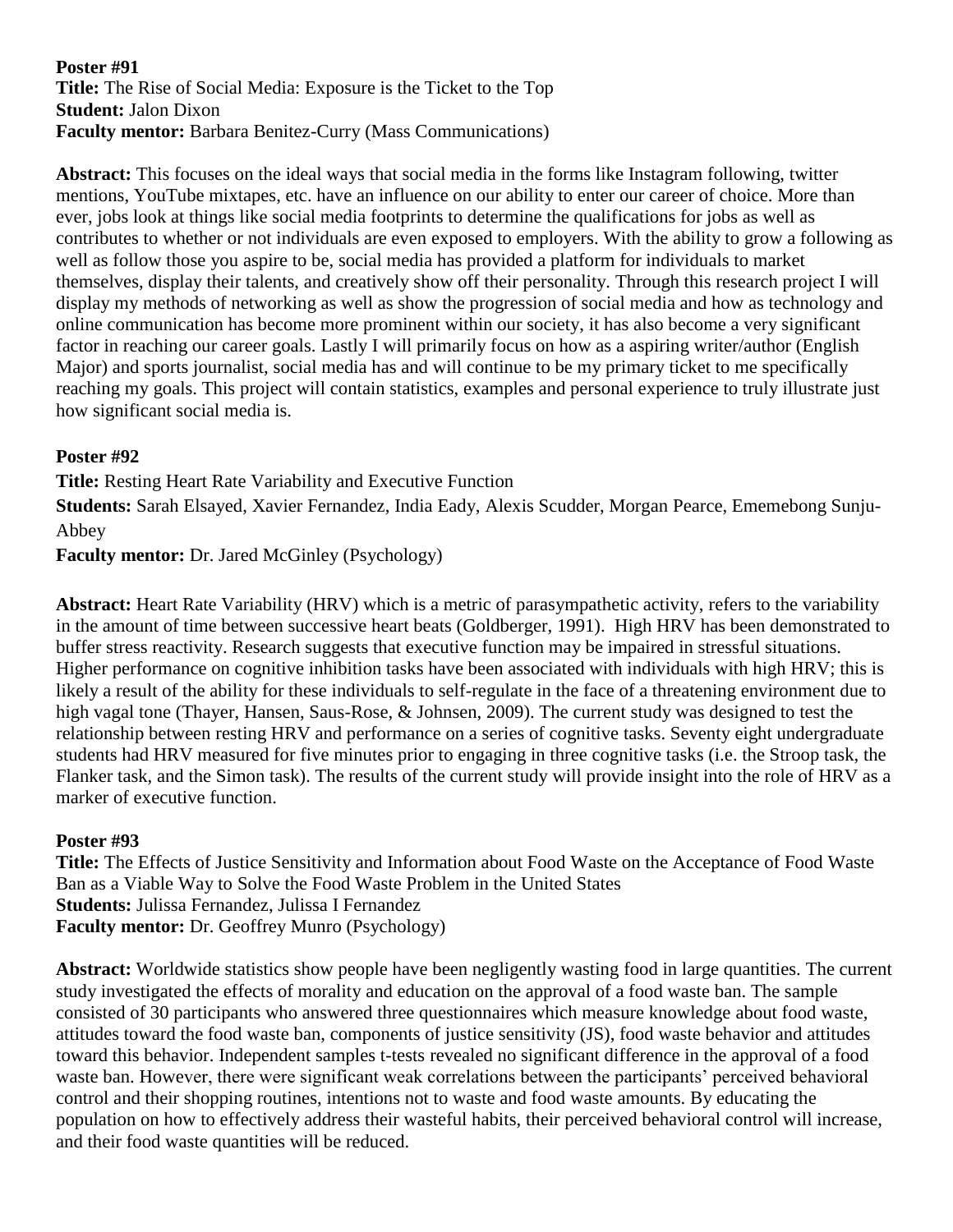### **Poster #94 Title:** Analyzing the World Health Organization's Intervention in Crises: The Rohingya Crisis **Student:** Claire Hageman **Faculty mentor:** Alison McCartney (Political Science)

**Abstract:** Providing health services in developing countries during times of crisis is more complicated than providing the same services in developed countries. Developing countries are often not equipped to deal with the consequences of severe crises like natural disasters and political unrest. Being efficiently prepared for these disasters requires money, large scale organization and plans, and man power that many developing countries do not have access to.

The Rohingya crisis is being described as one of the worst humanitarian emergencies that we will see in our lives. Nearly a million people have fled Rwanda to the district of Cox's Bazar in Bangladesh in a little over a year. The Rohingya refugees are already a vulnerable population who had to flee their homes and are now living in an extreme poverty situation alongside previous Cox's Bazar residents and all are struggling to access basic health services. The influx of refugees and increased strain on health services in Cox's Bazar has forced action from the Ministry of Health and Family Welfare and the World Health Organization to coordinate efforts to assist the people living on Cox's Bazar.

## **Poster #95**

**Title:** Ethnolinguistic Nationalism in Eastern Europe **Student:** Finn Hasson **Faculty mentor:** Dr. Paul McCartney (Political Science)

**Abstract:** This work considers the role of language in influencing the national movements of Poland, Lithuania, and Belarus in the nineteenth and twentieth centuries. As previous research largely considered language merely as a communicative tool, it does not adequately reflect linguists' latter twentieth century advances in understanding language's effect on cognitive processes. Contrary to earlier understandings, contemporary linguistics scholarship considers the native language with significantly greater complexity, as it is the only tool with which human beings can navigate and understand abstract concepts, such as those that drive nationalist movements. This work seeks to apply new understandings of language as it relates to cognition and the creation of group identity to historical political events in order to deepen understanding of nationalist movements.

**Poster #96 Title:** "Colours" In Brazil **Student:** Brittany Jenkins **Faculty mentor:** Alan Marcus (Department of Geosciences)

**Abstract:** "Colours" in Brazil is a regional analysis on the complexities of race in one of the most diverse countries in the world. With a self-identifying census, as well as a population that can trace their origins from over five sources, it becomes evident why understanding race in Brazil may come across as too ambitious for some. So what is Race? How does it differ in Brazil compared to the U.S.? And why is it important as a member of society that we acknowledge its role and attempt to understand it? We provide insight into the significance of race in Brazil from a cultural, historical, and socioeconomic standpoint and how it is used as a powerful tool to shape everyday social relations.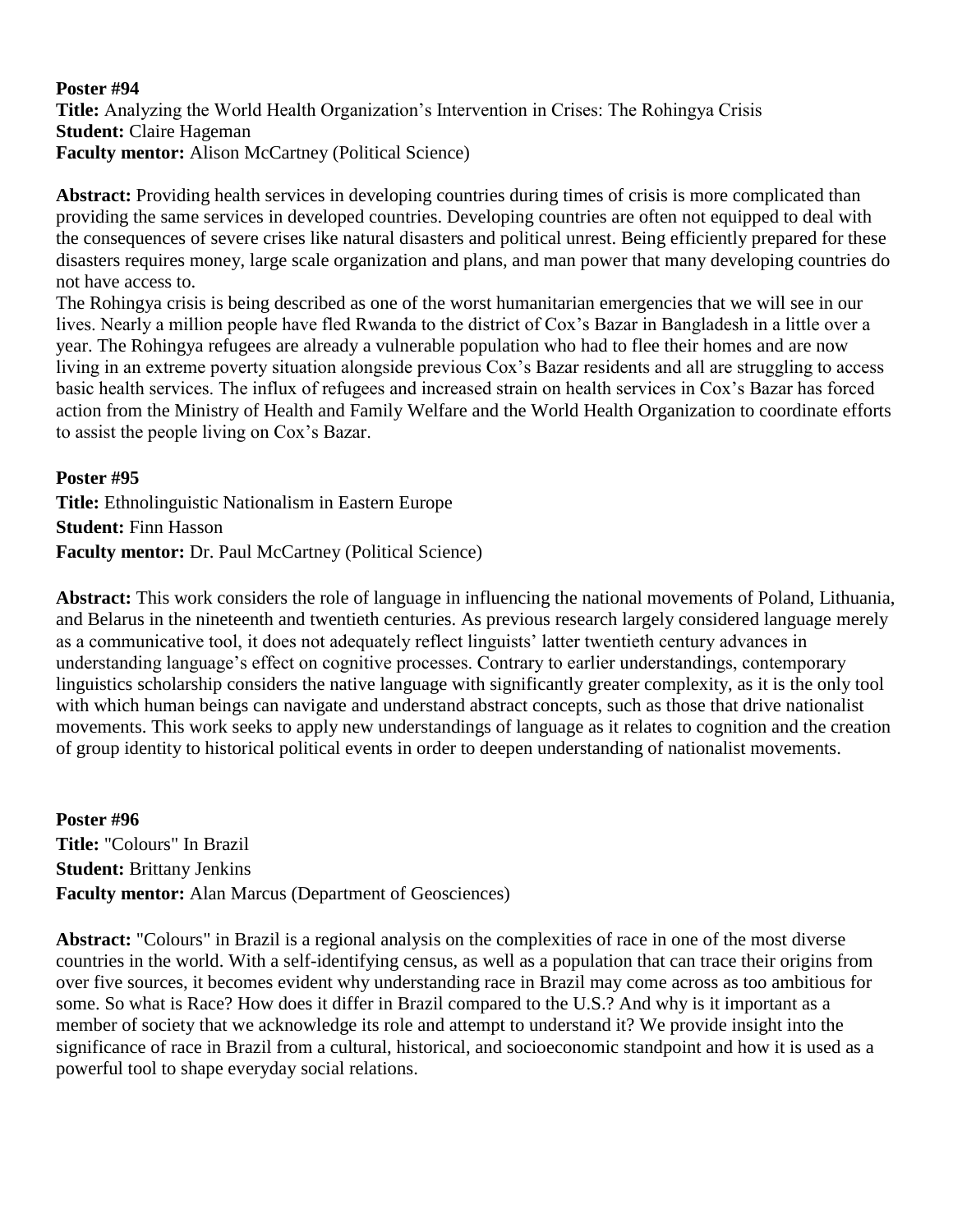# **Poster #97**

**Title:** Scopolamine Induced Model of Alzheimer's Disease in Rodents and the Role of D-Serine and D-Cycloserine in the Morris Water Maze **Students:** Noah Kamsheh, Francisco Canales **Faculty mentor:** Bryan Devan (Psychology)

**Abstract:** D- Serine (DS) and D-Cycloserine (DCS), both that act as agonists on the NMDAR system (specifically on the glycine site), are looked at as the primary mediators of learning and memory. Current research in the field determined that DS is a mediator of cell migration and communication, synaptic transmission and plasticity, long-term potentiation (LPT), and long-term depression (LPD) (Scolari & Acosta, 2007). While, DS mediation has shown to improve cognition in DCS has been able to show improvement both in impaired as well as normal subjects (Monahan, 1989, Gabriele & Packard, 2010), DCS has been shown as a benefit in spatial and working memory in aged rats (Baxter et al. 1993). The primary factor in Alzheimer's-Dementia (AD) is the degradation of the hippocampus. Therefore, this present study aimed to investigate whether DS and/or DCS could offer cognitive benefit to those with AD. The Scopolamine (SCOP) model in rats was used to test this theory via the utilization of Competitive Place Tasks (CPT) water-maze. The CPT in combination with DS and DCS offer the opportunity to explore the nature of the striatum and hippocampus as competing memory system and the degree to which each of these drugs is influencing them.

# **Poster #98**

**Title:** Barriers to student self-efficacy and motivation in college: The potential protective role of involvement on campus

# **Student:** Jacob Lester

# **Faculty mentor:** Monika Conrad (Psychology)

**Abstract:** The study evaluates the impact of self-reported barriers and involvement on-campus on college students' self-efficacy and motivation. Students (N=384) completed a demographic questionnaire, the Motivation Scale – College Version and the College Self-Efficacy Inventory at the beginning of the semester. The studied students were representative of the demographic makeup of the college.

Positive correlations were seen between amotivation and financial issues  $(r=11, p=.03)$  as well as drug/alcohol use (r=.15, p<.001) and amotivation. Significant positive correlations were seen between involvement on campus and social efficacy ( $r=17$ ,  $p<01$ ), as well as total efficacy ( $r=.13$ ,  $p=.01$ ). Involvement on campus had a negative correlation with extrinsic external motivation  $(r=-.11, p=.04)$ , while holding a job had a positive correlation with extrinsic introjected motivation ( $r=12$ ,  $p=.02$ ). Amotivation was significantly negatively correlated with all subscales on the self-efficacy measure, including total (r=-.19, p<.01), social (r=-.12, p=.03) and course efficacy  $(r=-.21, p<.01)$ .

Results suggest that financial barriers may play a role in student academic motivation, as could drug and alcohol use, however, while significant, the correlation coefficients were relatively small. Current data suggests that involvement may play a crucial role in creating higher levels of self-efficacy around relationships on campus, which may be linked to motivation and retention.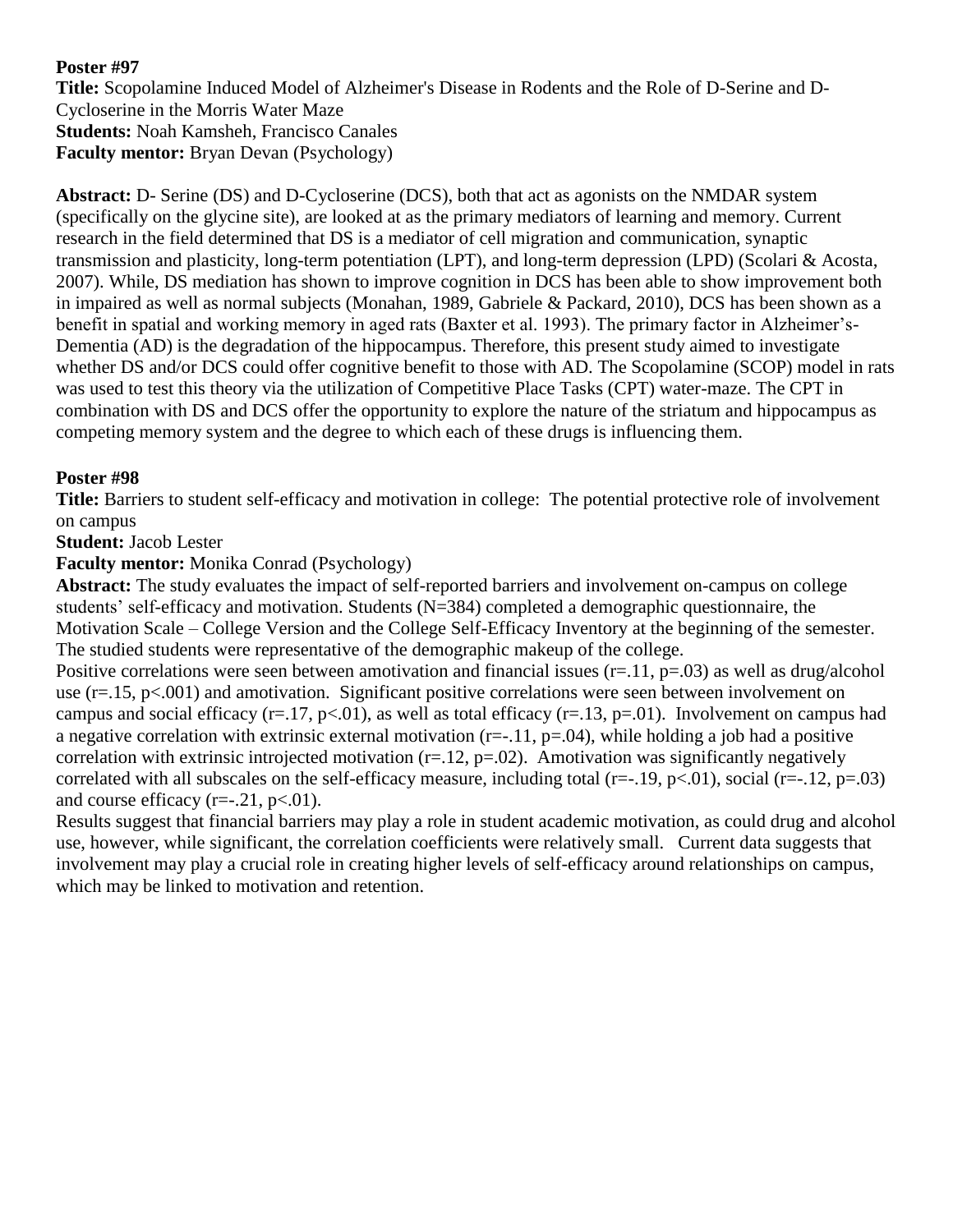### **Poster #99 Title:** We're Having Technical Problems: Current Issues in African American Historiography **Student:** Katie Lowe **Faculty mentor:** Andrew Diemer (History)

**Abstract:** The study of African American history prior to the late nineteenth century is limited in ways which extend beyond the common problem of limited evidence. This limitation is derived from the existence, extent, and echoes of slavery which have silenced generations of voices. Historians continue to engage those sources which have survived regardless, attempting to balance the conditions which predicated their creation with the need to glean whatever can be from shipping manifests, plantation records, and slave narratives (often revised by well-meaning editors). The evidence created by African American communities present their own challenges, as they reflect and engage with the struggles in their larger world, but not always directly. The end result is sometimes that the history of African Americans prior to the twentieth century is defined almost entirely in terms of slavery. Millions of voices are thus still lost.

In recognition of these complications, the field must position itself to re-engage with these older bodies of evidence, and create fuller understandings of the complexities of both enslaved and free African American communities. In addition, the promise of new digital tools and projects to allow more dynamic use of archival sources should be welcomed.

### **Poster #100**

**Title:** Effect of Instagram Social Comparisons on Women's Body Image and Affect **Students:** Erica Maroney, Nicole Libbey nlibbe1@students.towson.edu, Krystyna Griswold kgrisw1@students.towson.edu, Gina Rinaldi grinal1@students.towson.edu **Faculty mentor:** Justin Buckingham (Psychology)

**Abstract:** A previous study by Tiggeman and Zaccardo (2015) found that fitspiration images on Instagram can cause poor body image in women. In this study, we examined how Instagram social comparisons affect women's body image and affect. To study this, we tested a sample of 249 female college students. We gave them baseline measures of body dissatisfaction and affect before randomly assigning them to one of four conditions that manipulated the types of Instagram images displayed. Conditions included (1) a threatening comparison where they looked at Instagram model-like women, (2) a non-threatening comparison where they looked at images that were more like the average college student, (3) a non-threatening comparison with a similarity focus - which was similar to the previous condition except participants were prompted to focus on similarities, and (4) a control condition of neutral landscapes. The images were followed by a post-test measurement of body dissatisfaction and affect as well as a trait measure of the tendency to engage in appearance social comparison. We found that the threatening comparisons led to significant increases in negative affect and body dissatisfaction, but only for women who scored high on a trait measure of appearance social comparison.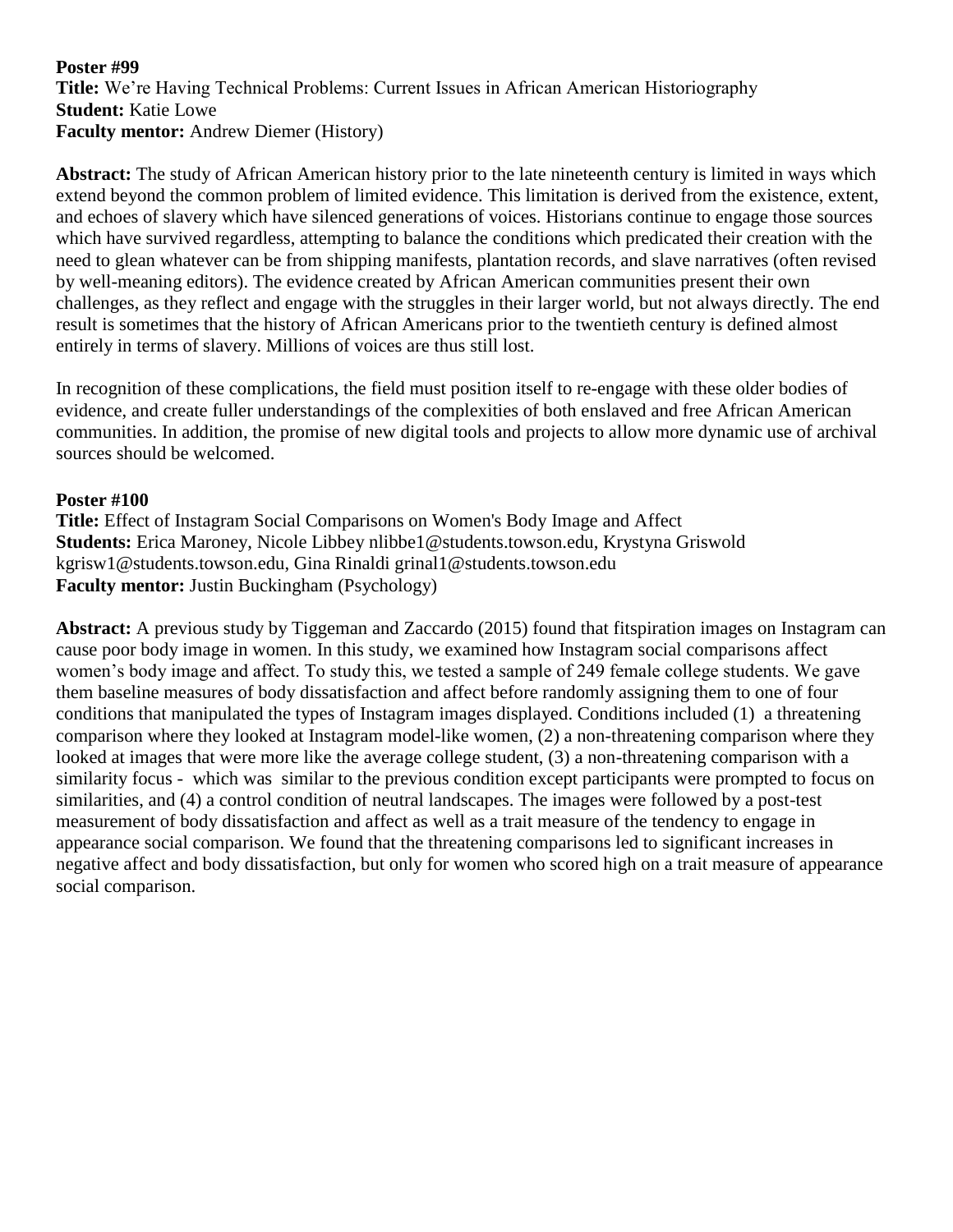#### **Poster #101 Title:** Measuring Civic Engagement in Public Education **Student:** Connor McNairn **Faculty mentor:** Alison McCartney (Political Science)

**Abstract:** In the United States, citizen participation in governance is the foundation of our republic. According to Founding Father James Madison, the U.S. system was built upon the general interest of an active polity. For a democratic republic, which relies wholly on the interplay between citizens and representatives, to achieve prosperity, it must have a civic-minded populous. However, in the United States today, levels of civic participation, as measured by multiple studies, are abysmal. Diagnosing the causes of low political participation is crucial for success of local, state, and national government in order to prescribe remedies to a system suffering under widespread political apathy among the citizenry. To discern such a remedy, I focus specifically on one case study measuring the civic habits of students and teachers within the Maryland state public education system. Analyzing curricula, gauging frequency of civic discussion in the classroom, and measuring motivations of teachers and students within the classroom are all paramount considerations within my research. Through measuring and evaluating the current situation in the public education system as it pertains to civic education and political participation, I hope to gather evidence to support potential policy changes in educational practices that can reinvigorate youth political engagement.

### **Poster #102**

**Title:** Measuring Civic Engagement Education in Public Education **Student:** Connor McNairn **Faculty mentor:** Dr. Alison McCartney (Political Science)

**Abstract:** In the United States, citizen participation is the foundation of our republic. According to Founding Father James Madison, the U.S. system was built upon the general interest of an active polity that could operationalize its ideas through the work of elected representatives. For a democratic republic, which relies wholly on the interplay between citizens and representatives, to achieve prosperity, it must have an active and civic-minded populous. However, in the United States today, levels of civic participation, as measured by multiple studies, are abysmal. Diagnosing the causes of low political participation is crucial for success of local, state, and national government. I focus specifically on one case study measuring the civic habits of students and teachers within the Maryland state public education system; such habits are a primary means of developing civic skills for all U.S. residents. Analyzing curricula, gauging frequency of civic discussion in the classroom, and measuring motivations of teachers and students within the classroom are all paramount considerations within my research. Through measuring and evaluating potential strengths and weaknesses within the public education system as they pertain to civic education and political participation, I hope to gather evidence to support potential policy changes in current educational practices.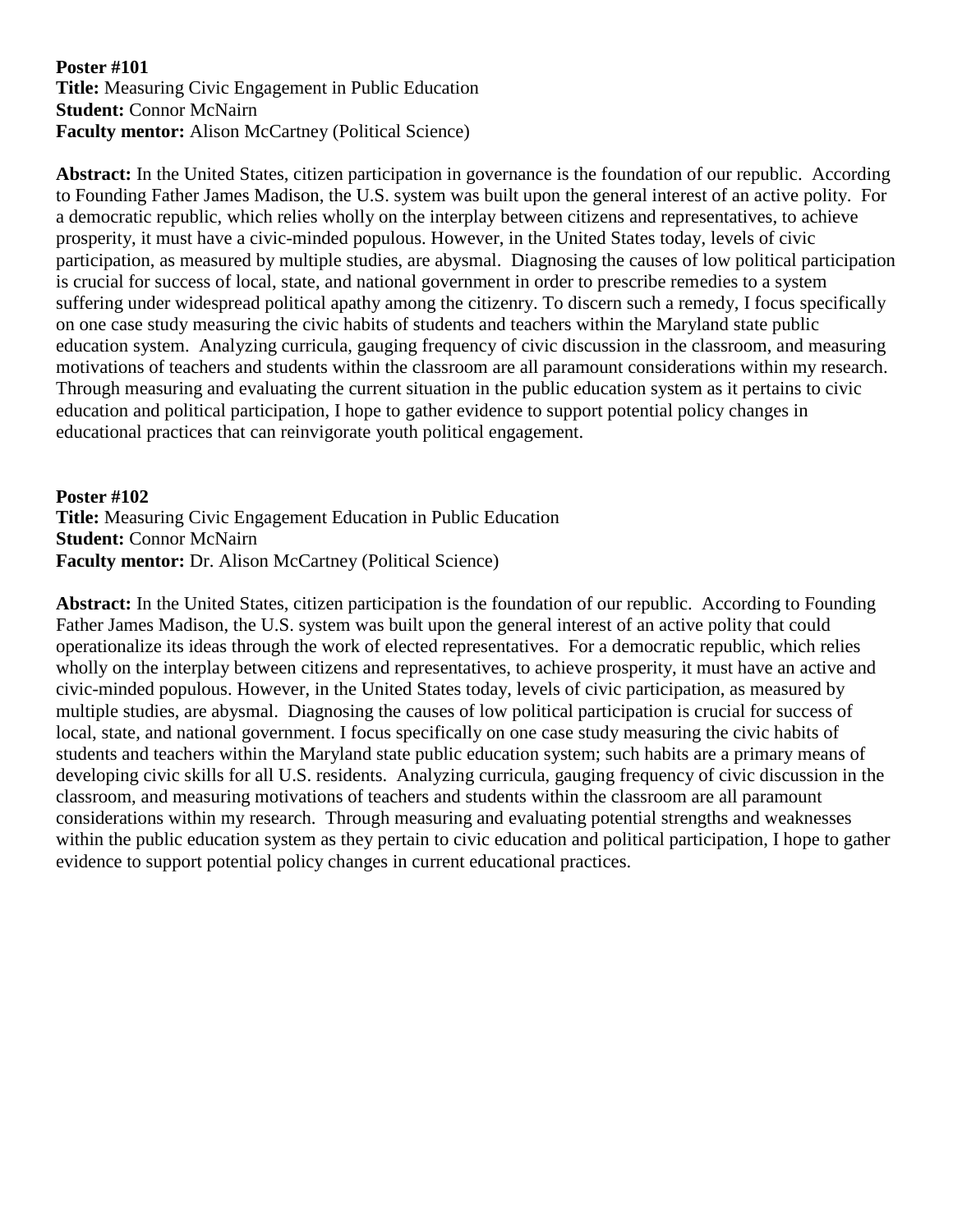## **Poster #103 Title:** The Geopolitical Influence of the IMO **Student:** Jonathan Ocadiz **Faculty mentor:** Alison McCartney (Political Science)

**Abstract:** This research project shall examine the International Maritime Organization (IMO) and will analyze its respective power in addressing maritime issues, ranging from piracy, port security and maritime pollution. These issues have been recognized by the IMO for constituting as risks against the wellbeing of not only both mariners and the maritime environment, but also maritime trade. The project will concentrate on the geopolitical influence of the IMO towards its member states in resolving these maritime issues. The project will examine the various methods that the IMO utilizes, ranging from legislative efforts to regional agreements, in influencing member states to collectively collaborate on these issues. In order to effectively examine the global influence of the IMO and its respective policies in addressing these issues, the project will utilize relevant publications and resolutions published by the IMO and the United Nations. In addition, the project will also examine reports and academic publications on the economic, human and environmental costs of these maritime issues, from various organizations ranging from the European Union to the International Chamber Commerce. It is critical to examine the influence of the IMO in resolving these maritime issues because they transcend beyond the territorial boundaries of IMO-member states.

## **Poster #104**

**Title:** Measuring the Effectiveness of the International Development Association **Student:** Matthew Phillips **Faculty mentor:** Alison McCartney (Liberal Arts)

**Abstract:** Since its inception in 1960, the International Development Association has provided \$369 billions of investments for 113 states. Currently, 35 states have developed past the economic threshold to qualify for IDA assistance, referred to as graduating. Although, there has be 44 states that have graduated and nine of those graduates have relapsed into the program as they fell below the threshold.

The development and poverty level of a state is a determining factor for the influence of that state in the international community. The international influence of a state is a major indicator of the state's power. Power allows greater representation and inclusion for a state in the international community. This research will examine if the International Development Association has been effective in graduating beneficiary states from its lending programs. The IDA's goal is to reduce poverty and increase development, which relates to a state's influence and power on the international level. An analysis of the IDA and its effectiveness to graduate states by reducing poverty and increasing development will examine if, and to what extent, the IDA is helping poor states achieve influence and power in the international community.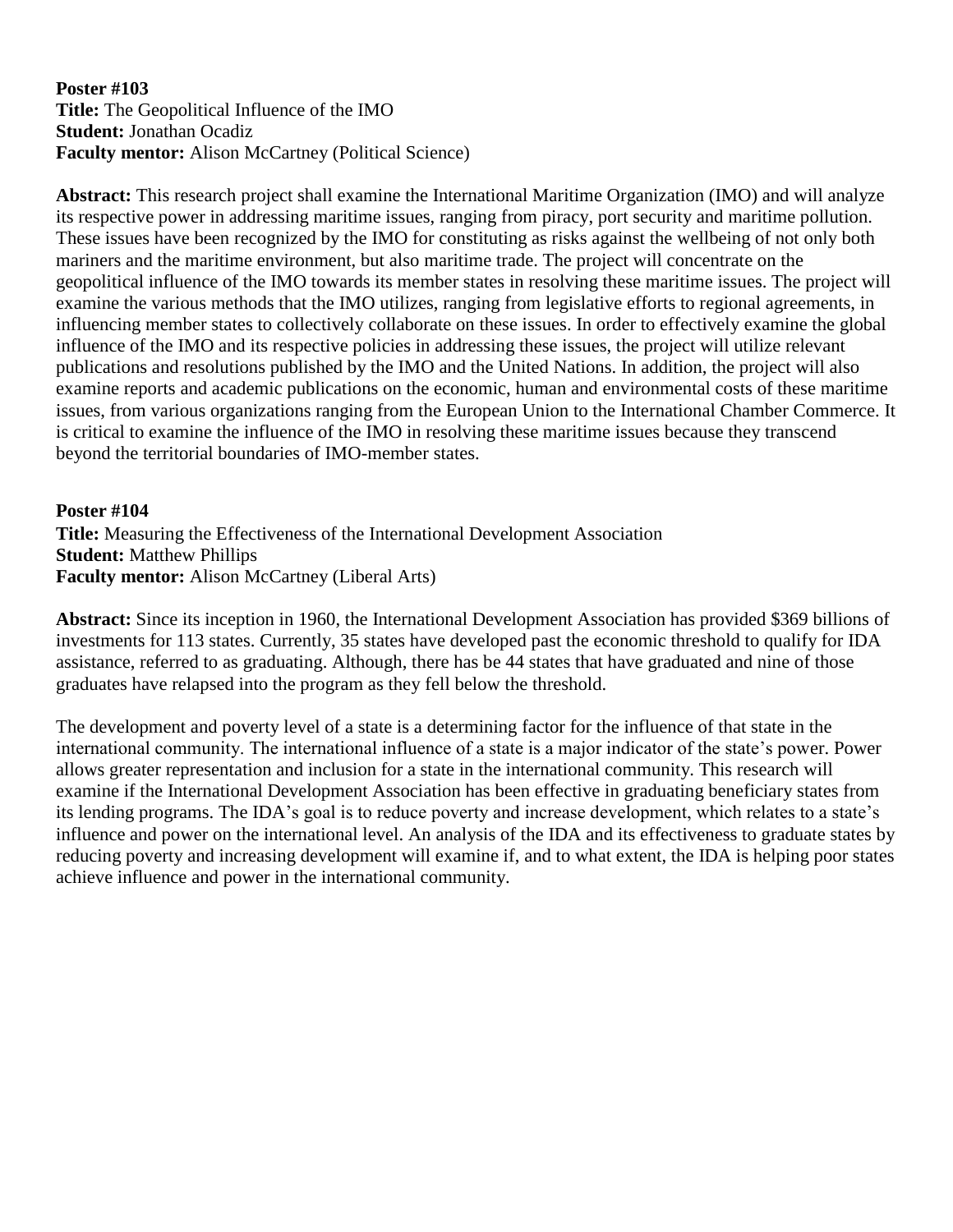**Poster #105 Title:** n/a **Student:** Krystal Ragin **Faculty mentor:** n/a (n/a) **Abstract:** n/a

**Title:** Analyzing Trust and Emphasizing Inclusive Partnerships in Rural Guatemalan Reproductive Healthcare **Systems Student:** Sarah Rowan **Faculty mentor:** Dr. Alison McCartney (Political Science)

**Abstract:** The country of Guatemala has historically struggled in several aspects of healthcare development, particularly in the areas of infant and maternal mortality and access to reproductive healthcare and education services. Guatemala also has the highest fertility rate in Latin America. These disadvantages primarily affect the country's large rural indigenous populations. The country's indigenous populations experience barriers to healthcare services and education such as strict class system divisions, ethnic and linguistic discrimination, and lack of access to healthcare resources. In addition, Guatemala has been slow to support and implement intercultural healthcare practices and education, leading to a feeling of exclusion and lack of trust by members of indigenous communities seeking effective healthcare. This project aims to analyze whether local and global organizations are effectively working together or not to ensure that reproductive healthcare and education services in Guatemalan rural indigenous communities remain culturally inclusive in their practices.

### **Poster #106**

**Title:** Self-injury through self-blame depending on abuse type: A path analytic approach **Students:** Ryan Robertson, Ryan Robertson, Stephanie Lietzau, Elena Massetti, Rebecca Cossaboom, & Jonathan Mattanah **Faculty mentor:** Jonathan Mattanah (Psychology)

**Abstract:** Although several studies have examined how the presence of childhood abuse increases the likelihood of self-blame and non-suicidal self-injury (NSSI), few studies have assessed whether self-blame mediates the effect of trauma on NSSI. The present study examined the effects of interpersonal trauma during childhood on self-blame and NSSI incidence using a path analytic approach. A sample of 390 undergraduate students (79.6% female) completed an anonymous survey assessing the degree of life trauma experienced, specifically different forms of abuse (i.e., physical, emotional, sexual touching), coping style (e.g., self-blame, humor), and incidence of NSSI. Experiencing childhood emotional abuse had direct, positive effects on tendency to engage in self-blame ( $\beta = .270$ ,  $p < .001$ ), and NSSI incidence ( $\beta = .133$ ,  $p < .05$ ). Additionally, engaging in self-blame demonstrated direct, positive effects on NSSI incidence ( $\beta = .228$ ,  $p < .001$ ). Moreover, emotional abuse had an indirect effect on NSSI incidence through self-blame ( $\beta = 0.062$ ,  $p < .05$ ). The results suggest a unique role of emotional abuse compared to other forms of abuse during childhood. Those who are emotionally abused may see fault with themselves for having been abused and may engage in self-punishment through NSSI incidence to regulate the overwhelming emotions.